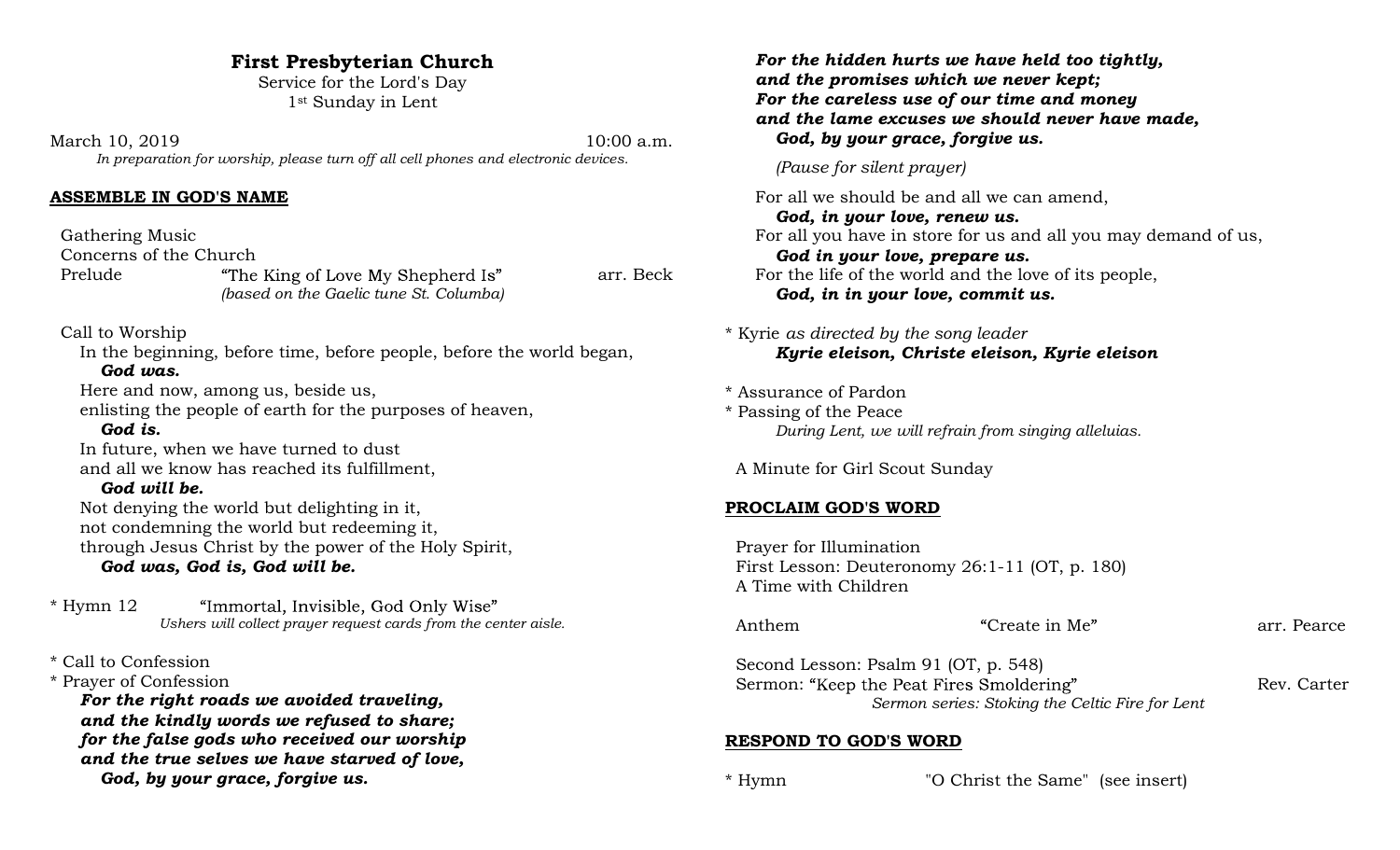\* Affirmation of Faith *from the Iona Community*

*We believe in God above us, Maker and Sustainer of all life. We believe in God beside us, Jesus Christ, the Word made flesh. We believe in God within us, the Holy Spirit of Pentecostal fire, life-giving breath of the church, spirit of healing and forgiveness, source of resurrection and eternal life. Amen.* 

Prayers of the People and the Lord's Prayer

 Minute for One Great Hour of Sharing **Offering** Offertory "Lord, Who Throughout These Forty Days" arr. Nixon

\* Response (Hymnal 698)

*Take, O take me as I am. Summon out what I shall be. Set your seal upon my heart and live in me.* 

\* Prayer of Dedication

# **GO IN GOD'S NAME**

- \* Hymn 308 "O God in Whom All Life Begins"
- \* Charge and Benediction
- \* Congregational Amen (601)

\* Postlude "Lord, Keep Us Steadfast In Your Word" arr. Sedio *All are invited to remain seated to listen to the postlude. If you are leaving before it is finished, please do so quietly.* ---------------------------------------------

All who are able shall stand.

*The flowers today are given by Diane and Jack Scheuer in loving memory of Brett*  Knierim, Diane's liver donor, and in honor of Michelle Skidmore, Brett's mother, who *made the life-saving decision for organ donation on March 18, 2012.* 

*Through the season of Lent,* we will be drawing on the songs, prayers, and liturgies of the Iona Community. Based in Glasgow, Scotland, this dispersed ecumenical community is rooted in the Celtic tradition of Christianity. Today's liturgy comes from the Iona Abbey Worship Book. Used by permission.



**First Presbyterian Church 300 School Street, Clarks Summit, PA**